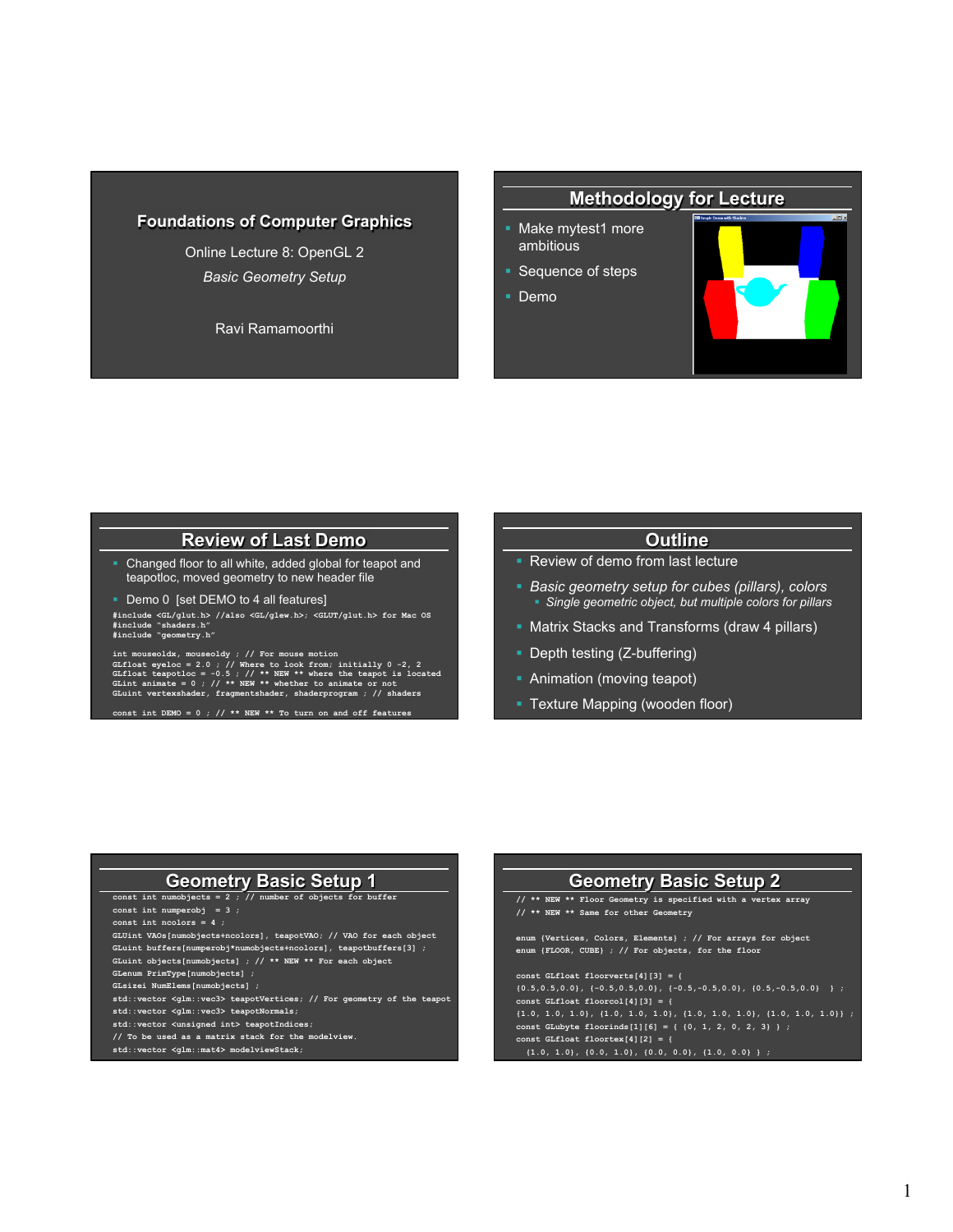#### **Cube geometry (for pillars)**

**const GLfloat wd = 0.1 ; const GLfloat ht = 0.5 ; const GLfloat \_cubecol[4][3] = { {1.0, 0.0, 0.0}, {0.0, 1.0, 0.0}, {0.0, 0.0, 1.0}, {1.0, 1.0, 0.0} } ; const GLfloat cubeverts[8][3] = { GLfloat cubecol[8][3] ; const GLubyte cubeinds[12][3] = { {0, 1, 2}, {0, 2, 3}, // BOTTOM {4, 5, 6}, {4, 6, 7}, // TOP {0, 4, 7}, {0, 7, 1}, // LEFT {0, 3, 5}, {0, 5, 4}, // FRONT** 

#### **{3, 2, 6}, {3, 6, 5}, // RIGHT {1, 7, 6}, {1, 6, 2} // BACK**

**} ;** 

#### **Initialize Geometry Function // This function takes in a vertex, color, index and type array void initobject(GLuint object, GLfloat \* vert, GLint sizevert, GLfloat \* col, GLint sizecol, GLubyte \* inds, GLint sizeind, GLenum type) { int offset = object \* numperobj ; glBindVertexArray(VAOs[object]); glBindBuffer(GL\_ARRAY\_BUFFER, buffers[Vertices + offset]); glBufferData(GL\_ARRAY\_BUFFER, sizevert, vert, GL\_STATIC\_DRAW); // Use layout location 0 for the vertices glEnableVertexAttribArray(0); glVertexAttribPointer(0, 3, GL\_FLOAT, GL\_FALSE, 3 \* sizeof(GLfloat), 0); glBindBuffer(GL\_ARRAY\_BUFFER, buffers[Colors + offset]); glBufferData(GL\_ARRAY\_BUFFER, sizecol, col, GL\_STATIC\_DRAW); // Use layout location 1 for the colors glEnableVertexAttribArray(1);**

 **glVertexAttribPointer(1, 3, GL\_FLOAT, GL\_FALSE, 3 \* sizeof(GLfloat), 0);** 

### **Initialize Geometry Function**

// This function takes in a vertex, color, index and type array<br>void initobject(GLuint object, GLfloat \* vert, GLint sizevert, GLfloat \* col, GLint<br>sizecol, GLubyte \* inds, GLint sizeind, GLenum type) {

- **// ...**
- **// Use layout location 0 for the vertices // Use layout location 1 for the colors**
- **// Indices for Drawing**

**glBindBuffer(GL\_ELEMENT\_ARRAY\_BUFFER, buffers[Elements + offset]); glBufferData(GL\_ELEMENT\_ARRAY\_BUFFER, sizeind, inds, GL\_STATIC\_DRAW); PrimType[object] = type;** 

**}** 

 **NumElems[object] = sizeind; // Prevent further modification of this VAO by unbinding it glBindVertexArray(0);** 

## **Initialize Cubes with Colors 1**

**void initcubes(GLuint object, GLfloat \* vert, GLint sizevert, GLubyte \* inds, GLint sizeind, GLenum type) {** 

**for (int i = 0; i < ncolors; i++) { for (int j = 0; j < 8; j++)** 

- **for (int k = 0; k < 3; k++)**
- $\texttt{cubecol[j][k]} = \texttt{\_cubecol[i][k]} \; ;$ **glBindVertexArray(VAOs[object + i]);**
- **int offset = object \* numperobj;**
- **int base = numobjects \* numperobj;**
- **glBindBuffer(GL\_ARRAY\_BUFFER, buffers[Vertices + offset]); glBufferData(GL\_ARRAY\_BUFFER, sizevert, vert, GL\_STATIC\_DRAW); // Use layout location 0 for the vertices**

# **Initialize Cubes with Colors 2**

**void initcubes(GLuint object, GLfloat \* vert, GLint sizevert, GLubyte \* inds, GLint sizeind, GLenum type) {** 

- 
- **// Use layout location 0 for the vertices**
- **glEnableVertexAttribArray(0);**
- **glVertexAttribPointer(0, 3, GL\_FLOAT, GL\_FALSE, 3 \* sizeof(GLfloat), 0);** 
	- **// Colors**
	- **glBindBuffer(GL\_ARRAY\_BUFFER, buffers[base + i]);**
- **glBufferData(GL\_ARRAY\_BUFFER, sizeof(cubecol), cubecol, GL\_STATIC\_DRAW);**
- **// Use layout location 1 for the colors**
- **glEnableVertexAttribArray(1);**
- **glVertexAttribPointer(1, 3, GL\_FLOAT, GL\_FALSE, 3 \*** sof(GLfloat), 0);

#### **Initialize Cubes with Colors 3**

**glBindBuffer(GL\_ELEMENT\_ARRAY\_BUFFER, buffers[Elements + offset]); glBufferData(GL\_ELEMENT\_ARRAY\_BUFFER, sizeind, inds, GL\_STATIC\_DRAW); PrimType[object] = type;** 

- **NumElems[object] = sizeind;**
- 
- **// Prevent further modification of this VAO by unbinding it glBindVertexArray(0); }**

#### **//in init**

- **initobject(FLOOR, (GLfloat \*) floorverts, sizeof(floorverts), (GLfloat \*) floorcol, sizeof (floorcol), (GLubyte \*) floorinds, sizeof (floorinds), GL\_TRIANGLES) ;**
- **initcubes(CUBE, (GLfloat \*)cubeverts, sizeof(cubeverts), (GLubyte \*)cubeinds, sizeof(cubeinds), GL\_TRIANGLES);**

 **loadteapot();**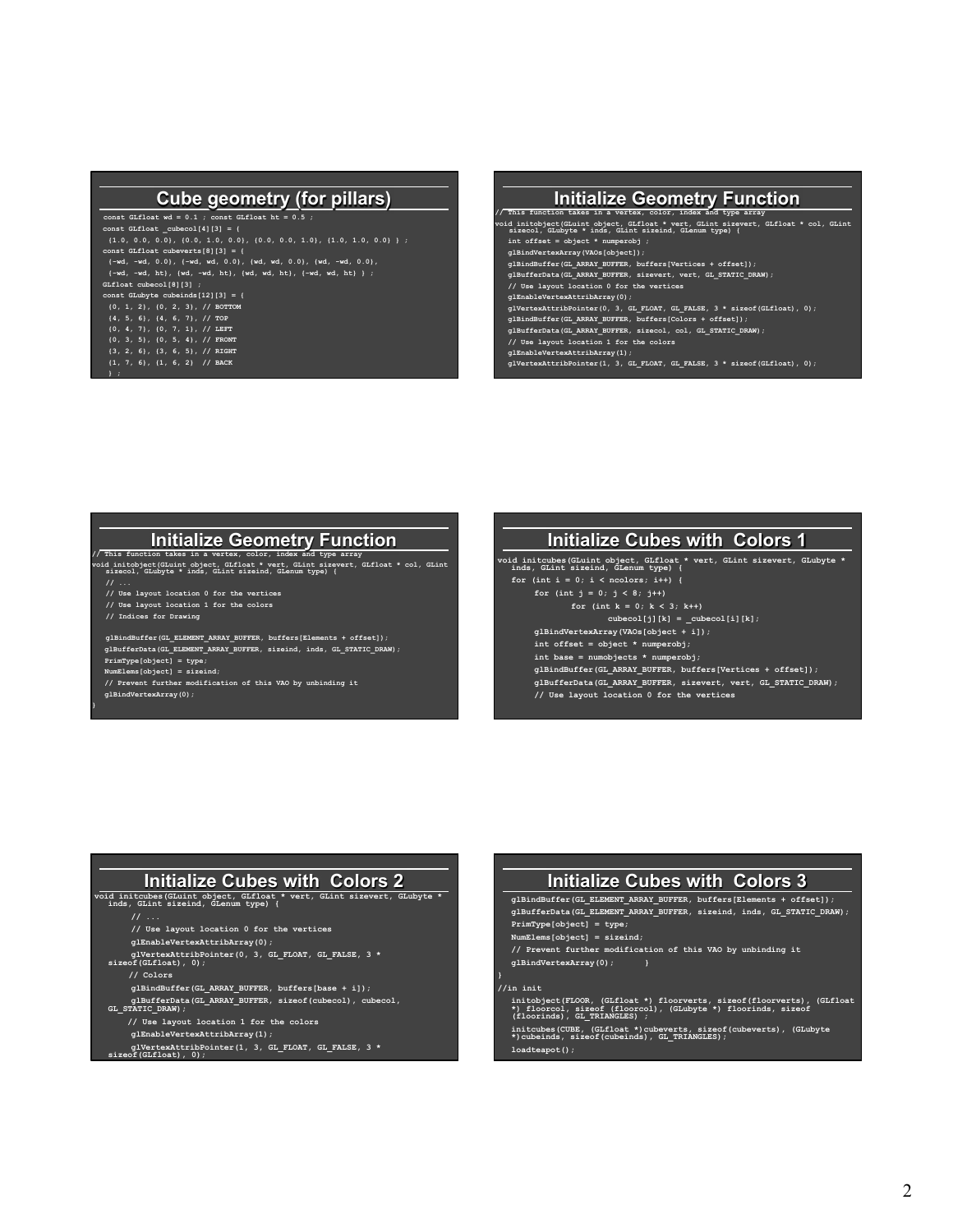#### **Drawing with/without Colors**

**// And a function to draw with them, similar to drawobject but with color void drawcolor(GLuint object, GLuint color) { glBindVertexArray(VAOs[object + color]); glDrawElements(PrimType[object], NumElems[object], GL\_UNSIGNED\_BYTE, 0); glBindVertexArray(0); } void drawobject(GLuint object) { glBindVertexArray(VAOs[object]);** 

 **glDrawElements(PrimType[object], NumElems[object], GL\_UNSIGNED\_BYTE, 0); glBindVertexArray(0);** 

**void loadteapot() // See source code for details if interested** 

**}** 

**Foundations of Computer Graphics** 

Online Lecture 8: OpenGL 2 *Matrix Stacks and Transforms (Draw 4 Pillars)* 

Ravi Ramamoorthi

### **Outline**

- Review of demo from last lecture
- Basic geometry setup for cubes (pillars), colors § Single geometric object, but multiple colors for pillars
- § *Matrix Stacks and Transforms (draw 4 pillars)*
- Depth testing (Z-buffering)
- Animation (moving teapot)
- § Texture Mapping (wooden floor)



#### **Transformations**

- Matrix Stacks<br>
"I Useful for hierarchically defined figures, placing pillars<br>
"I Old OpenGL: glPushMatrix, glPopMatrix, glLoad, glMultMatrixf<br>
"Current recommendation is STL stacks managed yourself, which is<br>
"done in myte
	-

- Transforms<br><sup>8</sup> Write your own translate, scale, rotate for HW 1 and HW 2<br><sup>8</sup> Careful of OpenGL convention: In old-style, **Right-multiply** current<br>matrix (last is first applied). glm operators follow this sometimes.
- 
- Also gluLookAt (glm::lookAt), gluPerspective (glm::perspective)<br>Remember just matrix like any other transform, affecting modelview<br>See mytest for how to best implement these ideas
	-

#### **Drawing Pillars 1 (in display) // 1st pillar: Right-multiply modelview as in old OpenGL pushMatrix(modelview) ; // push/pop functions for stack modelview = modelview \* glm::translate(identity, glm::vec3(-0.4, -0.4, 0.0)) ; // build translation matrix glUniformMatrix4fv(modelviewPos, 1, GL\_FALSE, &(modelview)[0][0]); drawcolor(CUBE, 0) ; popMatrix(modelview) ; // 2nd pillar pushMatrix(modelview) ; modelview = modelview \* glm::translate(identity, glm::vec3(0.4, -0.4, 0.0)) ; // build translation matrix glUniformMatrix4fv(modelviewPos, 1, GL\_FALSE, &(modelview)[0][0]); drawcolor(CUBE, 1) ;**

 **popMatrix(modelview) ;**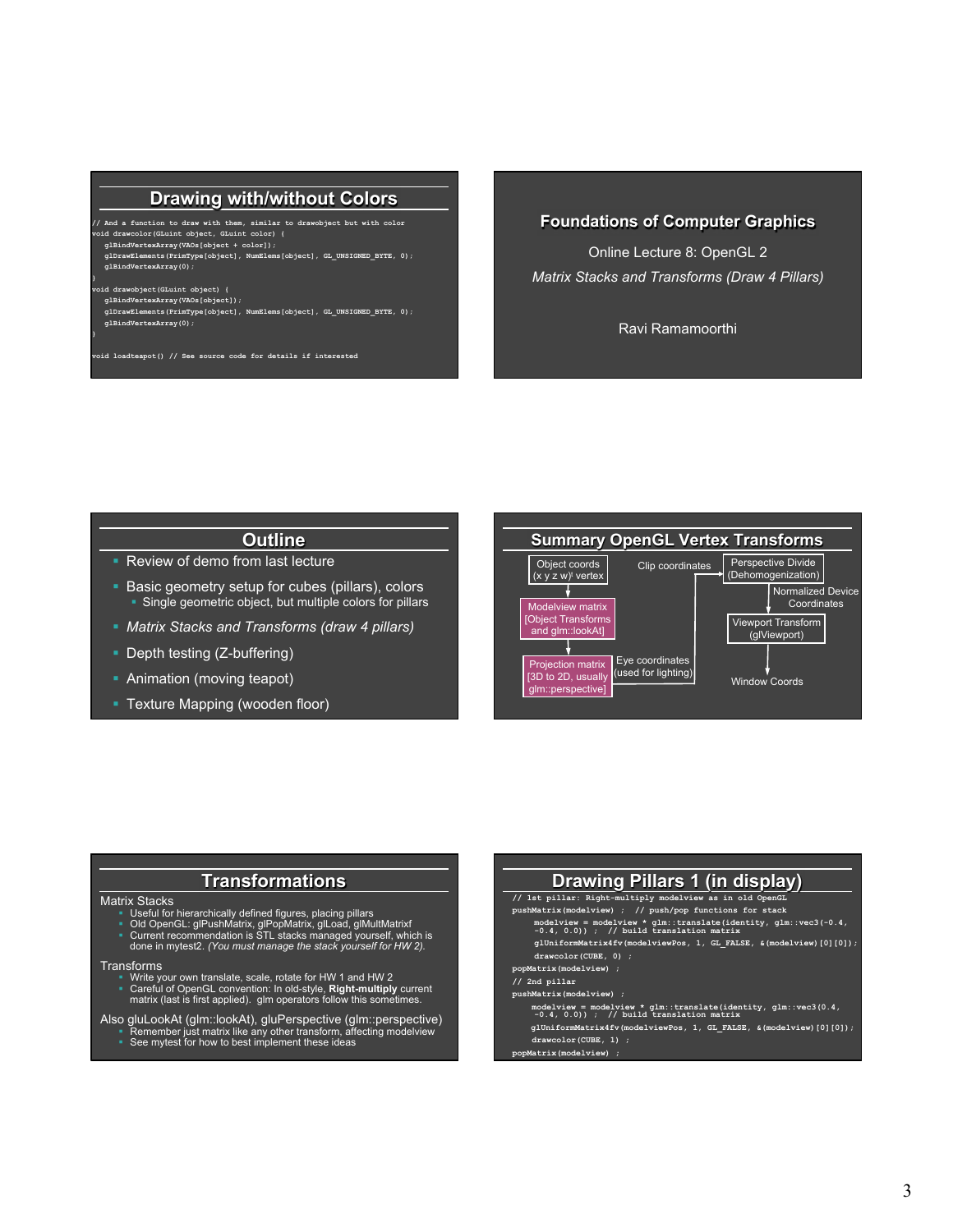#### **Drawing Pillars 2**

- 
- 

// 3rd pillar<br>pushMatrix (modelview);<br>modelview = modelview \* glm::translate(identity,<br>glm::vec3(0.4, 0.4, 0.0));<br>glUniformMatrix4fv(modelviewPos, 1, GL\_FALSE, &(modelview)[0][0]);<br>drawcolor(CUBE, 2);<br>popMatrix (modelview)

#### **// 4th pillar**

- -
- pushMatrix(modelview);<br>modelview = modelview \* glm::translate(identity,<br>glm::vec3(-0.4, 0.4, 0.0));<br>gl0niformMatrix4fv(modelviewPos, 1, GL\_FALSE, &(modelview)[0][0]);<br>drawcolor(CUBE, 3);
	- **popMatrix(modelview);**

#### **Push and Pop // Function pushes specified matrix onto the modelview stack void pushMatrix(glm::mat4 mat) { modelviewStack.push\_back(glm::mat4(mat)); // This function pops a matrix from the modelview stack void popMatrix(glm::mat4& mat) { if (modelviewStack.size()) { mat = glm::mat4(modelviewStack.back()); modelviewStack.pop\_back(); }**

**}** 

**}** 

else { // Just to prevent errors when popping from empty stack.  **mat = glm::mat4(1.0f); }** 

#### **Demo**

- § Demo 1
- **Does order of drawing matter?**
- § What if I move floor after pillars in code?
- § Is this desirable? If not, what can I do about it?

#### **Foundations of Computer Graphics**

Online Lecture 8: OpenGL 2 *Depth Testing (Z-Buffering)*  Ravi Ramamoorthi

#### **Outline**

- Review of demo from last lecture
- Basic geometry setup for cubes (pillars), colors • Single geometric object, but multiple colors for pillars
- Matrix Stacks and Transforms (draw 4 pillars)
- § *Depth testing (Z-buffering)*
- Animation (moving teapot)
- **Texture Mapping (wooden floor)**

#### **Double Buffering**

- New primitives draw over (replace) old objects Can lead to jerky sensation
- § Solution: double buffer. Render into back (off-screen) buffer. When finished, swap buffers to display entire image at once.
- Changes in main and display **glutInitDisplayMode (GLUT\_DOUBLE | GLUT\_RGB | GLUT\_DEPTH);**

#### **glutSwapBuffers() ; glFlush ();**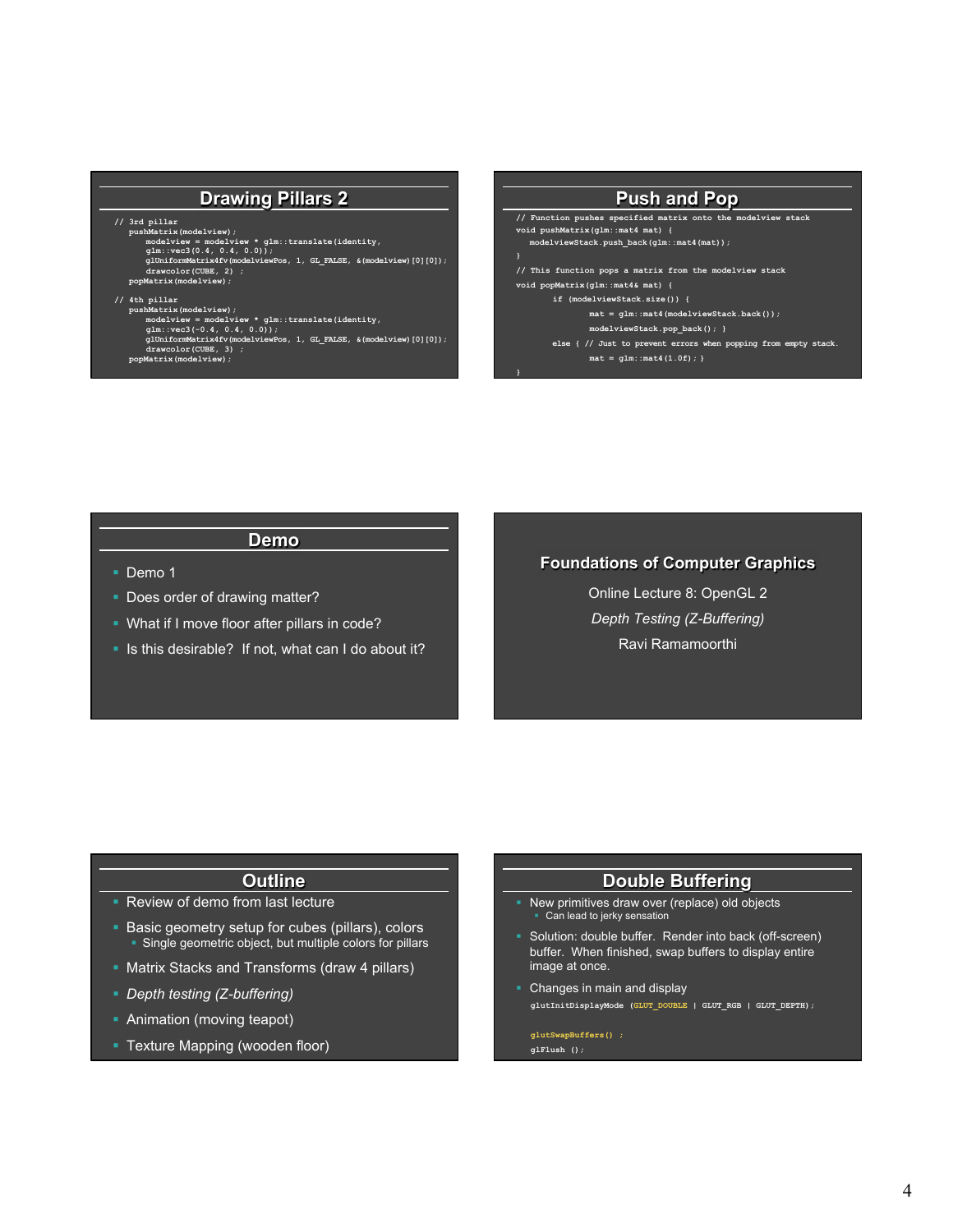#### **Turning on Depth test (Z-buffer)**

- OpenGL uses a Z-buffer for depth tests § For each pixel, store nearest Z value (to camera) so far
	- **If new fragment is closer, it replaces old z, color**
	- ["less than" can be over-ridden in fragment program]
	- Simple technique to get accurate visibility

Changes in main fn, display to Z-buffer

**glutInitDisplayMode (GLUT\_SINGLE | GLUT\_RGB | GLUT\_DEPTH); glClear (GL\_COLOR\_BUFFER\_BIT | GL\_DEPTH\_BUFFER\_BIT);** 

#### In init function

**glEnable(GL\_DEPTH\_TEST) ; glDepthFunc(GL\_LESS) ; // The default option** 

#### **Demo**

- Demo 2
- Does order of drawing matter any more?
- § What if I change near plane to 0?
- § Is this desirable? If not, what can I do about it?

#### **Foundations of Computer Graphics**

Online Lecture 8: OpenGL 2 *Animation (Moving Teapot)*  Ravi Ramamoorthi

#### **Outline**

- Review of demo from last lecture
- Basic geometry setup for cubes (pillars), colors • Single geometric object, but multiple colors for pillars
- Matrix Stacks and Transforms (draw 4 pillars)
- Depth testing (Z-buffering)
- § *Animation (moving teapot)*
- **Texture Mapping (wooden floor)**

#### **Demo**

- Demo 3
- Notice how teapot cycles around
- And that I can pause and restart animation
- And do everything else (zoom etc.) while teapot moves in background

# **Drawing Teapot (in display)**  // \*\* NEW \*\* Put a teapot in the middle that animates<br>pushMatrix (modelview);<br>modelview = modelview \* glm::translate(identity,<br>glm::vec3(teapotloc, 0.0, 0.0));<br>// The following two transforms set up and center the teapot<br>/ 0.0, 0.1));<br>modelview = modelview \* glm::rotate(identity, glm::pi<float>() /<br>2.0f, glm::vec3(1.0, 0.0, 0.0));<br>float size = 0.235f; // Teapot size<br>modelview = modelview \* glm::scale(identity, glm::vec3(size, size,<br>size)); **glUniformMatrix4fv(modelviewPos, 1, GL\_FALSE, &(modelview)[0][0]); drawteapot() ; popMatrix(modelview);**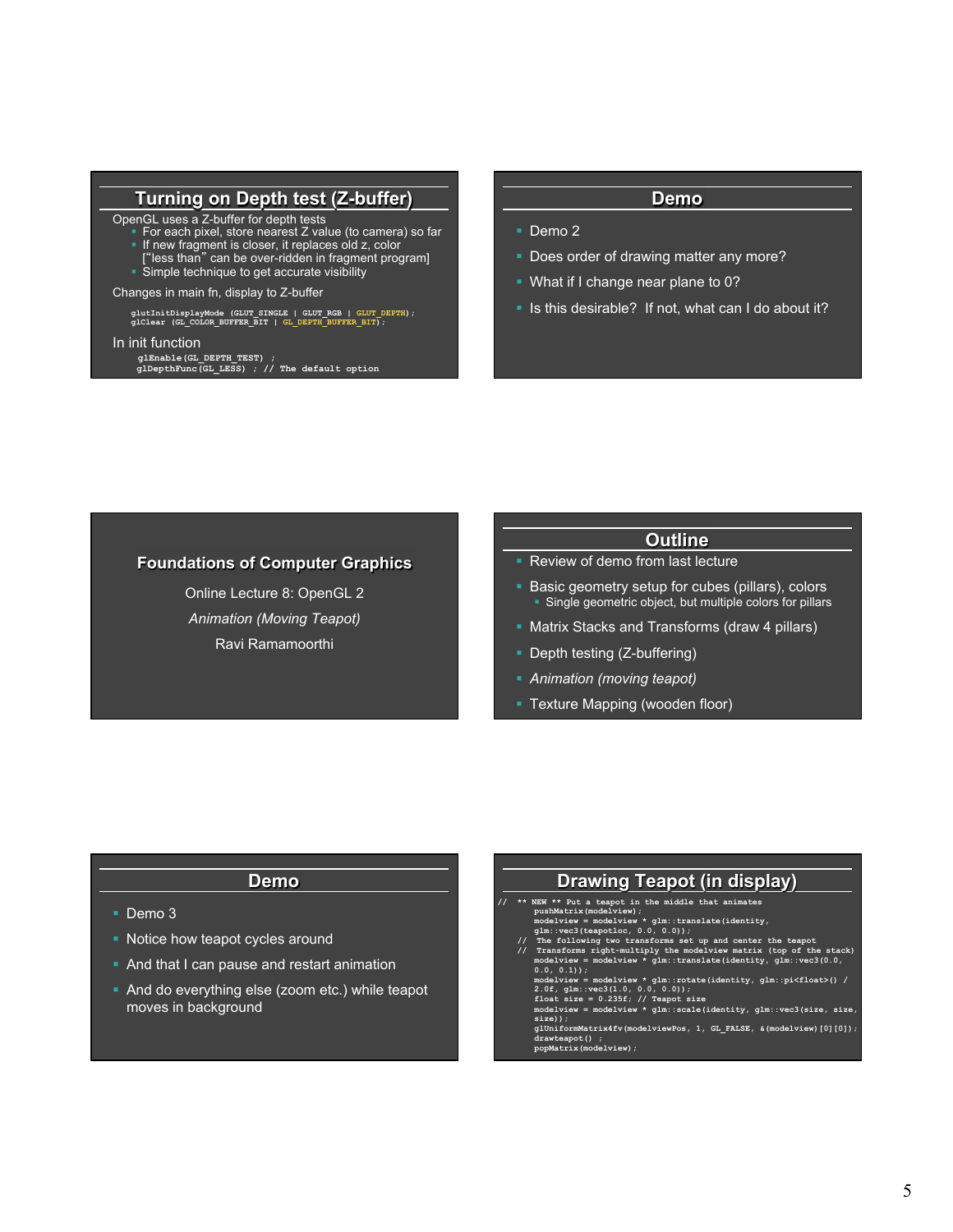#### **Simple Animation routine**

**// \*\* NEW \*\* in this assignment, is an animation of a teapot // Hitting p will pause this animation; see keyboard callback** 

**}**

**}** 

**void animation(void) { teapotloc = teapotloc + 0.005 ; if (teapotloc > 0.5) teapotloc = -0.5 ; glutPostRedisplay() ;** 

# **void drawteapot() {// drawteapot() function in geometry.h glBindVertexArray(teapotVAO); glDrawElements(GL\_TRIANGLES, teapotIndices.size(), GL\_UNSIGNED\_INT, 0); glBindVertexArray(0);**



#### **Foundations of Computer Graphics**

Online Lecture 8: OpenGL 2 *Texture Mapping (Wooden Floor – mytest3)*  Ravi Ramamoorthi

### **Outline**

- Review of demo from last lecture
- § Display lists (extend init for pillars)
- Matrix stacks and transforms (draw 4 pillars)
- Depth testing or z-buffering
- Animation (moving teapot)

í

§ *Texture mapping (wooden floor) [mytest3]* 

# **New globals and basic setup**

#### **// In mytest3.cpp**

**GLubyte woodtexture[256][256][3] ; // texture (from grsites.com) GLuint texNames[1] ; // texture buffer GLuint istex ; // blend parameter for texturing GLuint islight ; // for lighting GLint texturing = 1 ; // to turn on/off texturing GLint lighting = 1 ; // to turn on/off lighting // In Display glUniform1i(islight,0) ; // Turn off lighting (except on teapot, later) glUniform1i(istex,texturing) ;**  drawtexture(FLOOR,texNames[0]) ; // Texturing floor // drawobject(FLOOR) ;

**glUniform1i(istex,0) ; // Other items aren't textured** 

# **Simple Toggles for Keyboard**

- **case 't': // \*\* NEW \*\* to turn on/off texturing ;** 
	- **texturing = !texturing ;**
- **glutPostRedisplay() ;**
- **break ;**
- **case 's': // \*\* NEW \*\* to turn on/off shading (always smooth) ;**
- **lighting = !lighting ; glutPostRedisplay() ;**
- **break ;**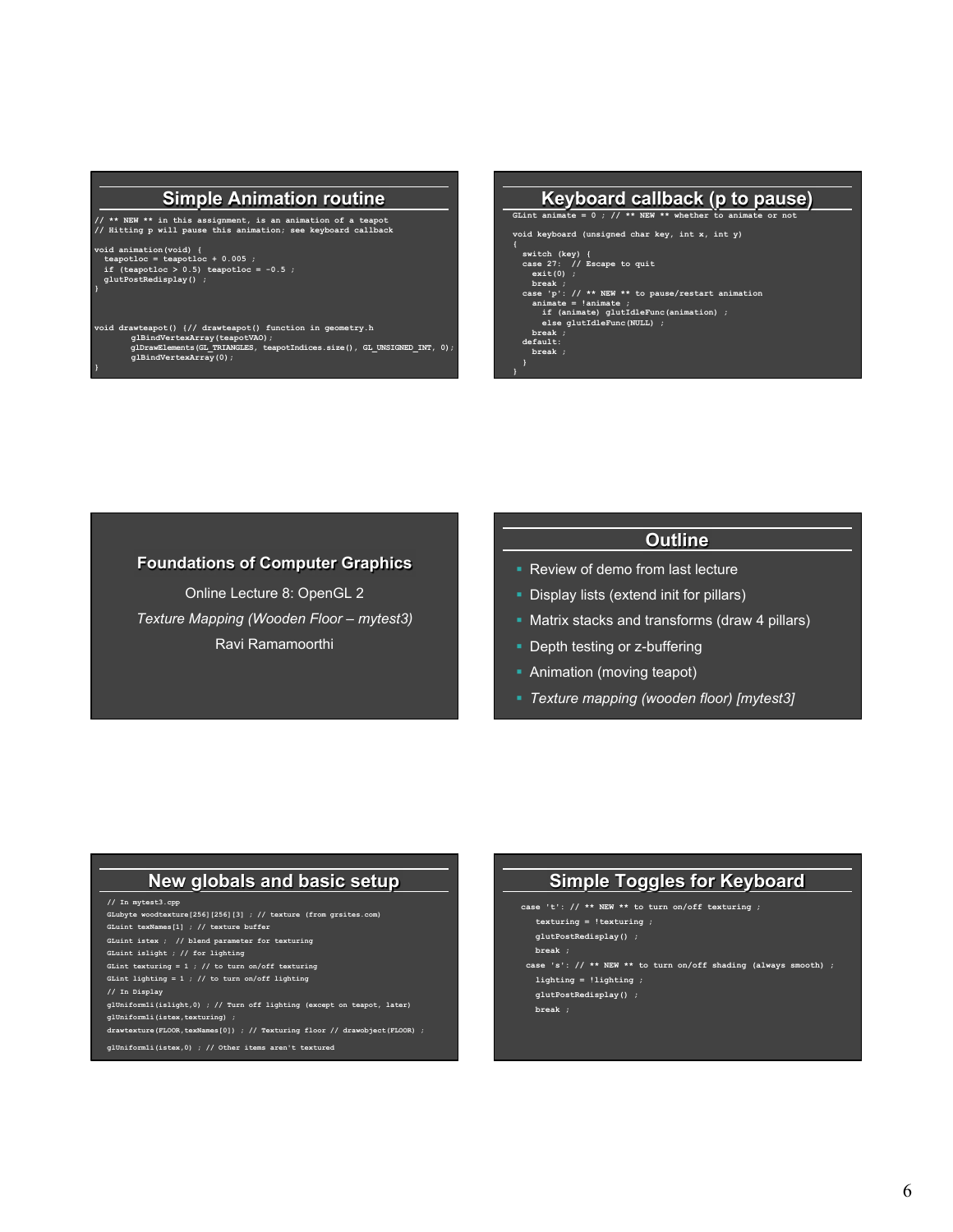

#### **Texture Mapping**

- Important topic: nearly all objects textured
	- § Wood grain, faces, bricks and so on
	- § Adds visual detail to scenes
- Can be added in a fragment shader



### **Setting up texture**

- **inittexture("wood.ppm", shaderprogram) ; // in init()**
- **// Very basic code to read a ppm file**
- **// And then set up buffers for texture coordinates void inittexture (const char \* filename, GLuint program) {**

 **FILE \* fp ;** 

- **assert(fp = fopen(filename,"rb")) ; fscanf(fp,"%\*s %\*d %\*d %\*d%\*c") ;**
- 
- **for (i = 0 ; i < 256 ; i++) for (j = 0 ; j < 256 ; j++)** 
	-
	- **fscanf(fp,"%c",&(woodtexture[i][j][k])) ; fclose(fp) ;**

#### **Texture Coordinates**

§ Each vertex must have a texture coordinate: pointer to texture. Interpolate for pixels (each fragment has st)

- 
- **// Set up Texture Coordinates glGenTextures(1, texNames) ;**
- **glBindVertexArray(VAOs[FLOOR]);**
- **glBindBuffer(GL\_ARRAY\_BUFFER, buffers[numobjects\*numperobj+ncolors]) ;**
- **glBufferData(GL\_ARRAY\_BUFFER, sizeof (floortex), floortex,GL\_STATIC\_DRAW);**
- **// Use layout location 2 for texcoords**
- **glEnableVertexAttribArray(2);**
- **glVertexAttribPointer(2, 2, GL\_FLOAT, GL\_FALSE, 2 \* sizeof(GLfloat), 0);**
- **glActiveTexture(GL\_TEXTURE0) ;**
- **glEnable(GL\_TEXTURE\_2D) ;**
- **glBindTexture (GL\_TEXTURE\_2D, texNames[0]) ;**

#### **Specifying the Texture Image**

- § glTexImage2D( target, level, components, width height, border, format, type, data )
- § target is GL\_TEXTURE\_2D
- **•** level is (almost always) 0
- § components = 3 or 4 (RGB/RGBA)
- width/height MUST be a power of 2
- $\bullet$  border = 0 (usually)
- § format = GL\_RGB or GL\_RGBA (usually)
- § type = GL\_UNSIGNED\_BYTE, GL\_FLOAT, etc…

#### **Texture Image and Bind to Shader**

**glTexImage2D(GL\_TEXTURE\_2D,0,GL\_RGB, 256, 256, 0, GL\_RGB, GL\_UNSIGNED\_BYTE, woodtexture) ;** 

 **glTexParameterf(GL\_TEXTURE\_2D, GL\_TEXTURE\_MAG\_FILTER, GL\_LINEAR) ; glTexParameterf(GL\_TEXTURE\_2D, GL\_TEXTURE\_MIN\_FILTER, GL\_LINEAR) ; glTexParameteri(GL\_TEXTURE\_2D, GL\_TEXTURE\_WRAP\_S, GL\_REPEAT) ; glTexParameteri(GL\_TEXTURE\_2D, GL\_TEXTURE\_WRAP\_T, GL\_REPEAT) ;** 

 **// Define a sampler. See page 709 in red book, 7th ed. GLint texsampler ; texsampler = glGetUniformLocation(program, "tex") ; glUniform1i(texsampler,0) ; // Could also be GL\_TEXTURE0** 

 **istex = glGetUniformLocation(program,"istex") ;**